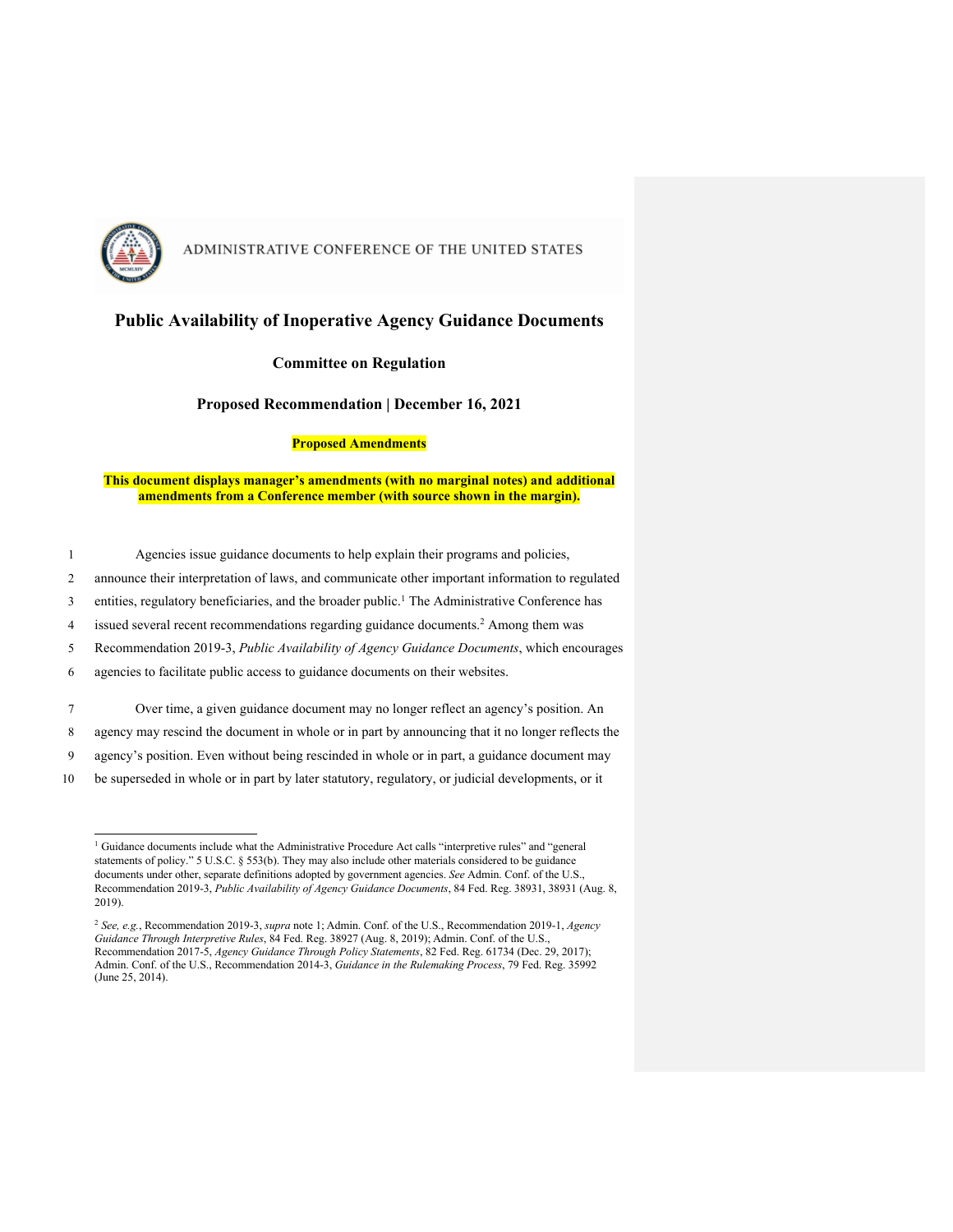

|    | 11 may fall into disuse in whole or in part. The present Recommendation terms these documents |
|----|-----------------------------------------------------------------------------------------------|
| 12 | "inoperative guidance documents."                                                             |

 Some inoperative guidance documents will be of interest to the public because they 14 disclose how an agency's legal interpretations have changed<sup>3</sup> or how policies or programs have 15 changed over time.<sup>4</sup> But if these documents are not posted on an agency's website, they will be either inaccessible (except through a Freedom of Information Act (FOIA) request), in the case of documents not published in the *Federal Register*, or not as accessible as they should be, in the case of documents that were noticed in the *Federal Register*. <sup>5</sup>

Three statutes require agencies to make some inoperative guidance documents publicly

available. The Federal Records Act requires agencies to post on their websites materials that are

21 of "general interest or use to the public."<sup>6</sup> FOIA requires agencies to publish notices in the

*Federal Register* when they have rescinded or partially rescinded guidance documents that are

23 addressed to the public generally rather than to specific individuals or organizations.<sup>7</sup> The E-

Government Act requires agencies to publish these rescission and partial rescission notices on

25 their websites.<sup>8</sup> Many agencies have also issued regulations pertaining to the public availability

of their inoperative guidance documents.

The Office of Management and Budget's 2007 *Final Bulletin for Agency Good Guidance* 

- *Practices* imposes additional requirements on agencies relating to inoperative guidance
- documents. It directs all agencies other than independent regulatory agencies to post notices on

 *See* Blake Emerson & Ronald Levin, Agency Guidance Through Interpretive Rules: Research and Analysis (May 28, 2019) (report to the Admin. Conf. of the U.S.).

 *See* Nicholas R. Parrillo, Agency Guidance Through Policy Statements: An Institutional Perspective (Oct. 12, 2017) (report to the Admin. Conf. of the U.S.).

*See* Recommendation 2019-3, *supra* note 1.

*See* 44 U.S.C. § 3102(2).

 *See* 5 U.S.C. § 552(a)(1); Nat'l Org. of Veterans' Advocs., Inc. v. Sec'y of Veterans Affairs, 981 F.3d 1360, 1375 (Fed. Cir. 2020).

 *See* E-Government Act of 2002, Pub. L. No. 107-347, § 206, 116 Stat. 2899, 2916 (codified at 44 U.S.C. § 3501 note).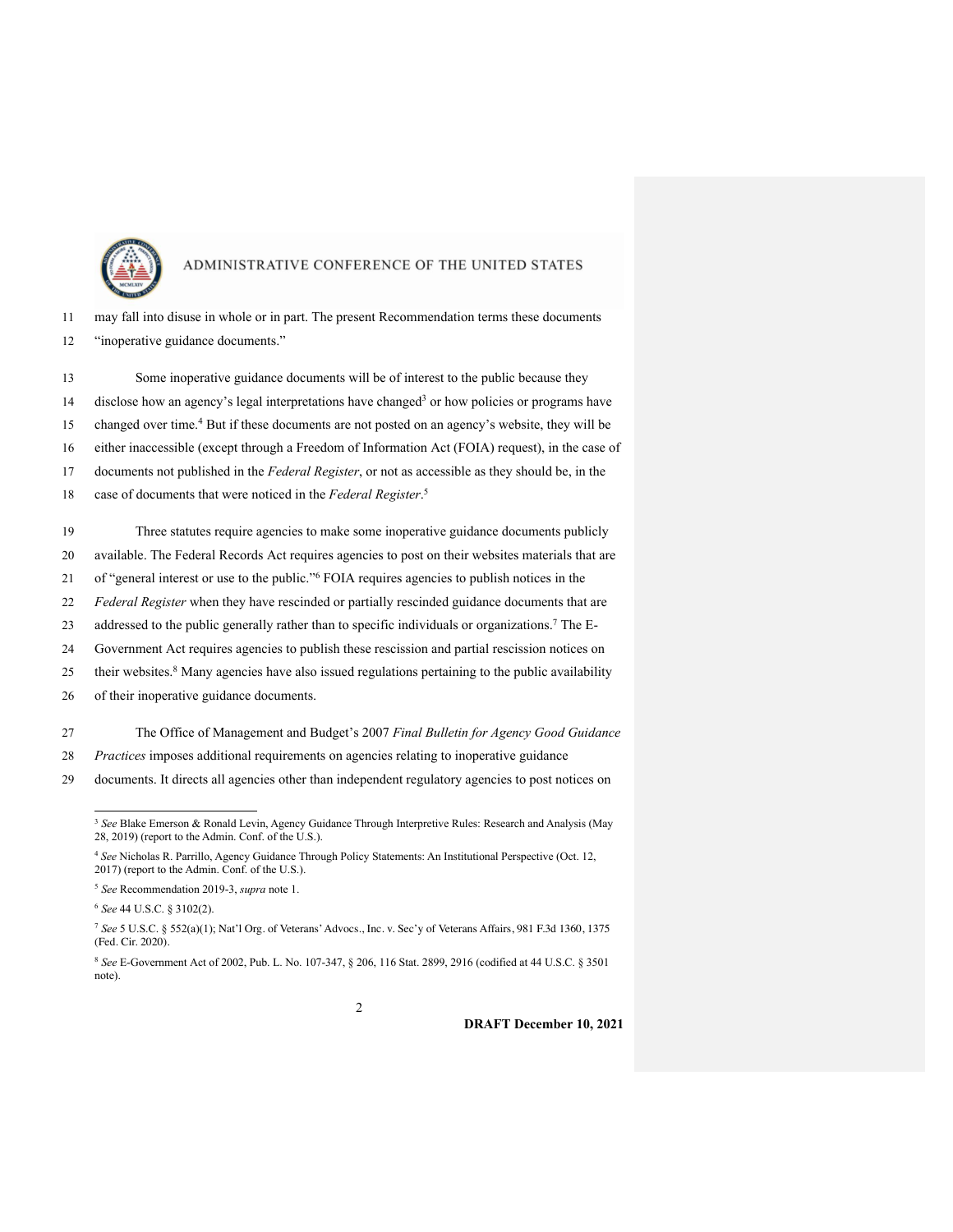

- their websites whenever they have rescinded or partially rescinded significant guidance documents and to keep those notices in place for a year. It also encourages agencies to stamp or otherwise prominently identify as "superseded" those significant guidance documents that have 33 become inoperative but which remain available for historical purposes.<sup>9</sup>
- Recommendation 2019-3, though concerned primarily with operative guidance documents, makes several recommendations relating to the posting of inoperative guidance documents. In summary, it recommends that agencies (1) mark posted guidance documents to indicate whether they are current or were withdrawn or rescinded and (2) in the case of rescinded or withdrawn documents, note their rescission or withdrawal date and provide links to any successor documents.
- Recommendation 2019-3 reserved the question, however, of which inoperative guidance documents agencies should publish online. This Recommendation takes up that issue, building on the principles Recommendation 2019-3 set forth for operative documents by extending them, as appropriate, to inoperative guidance documents. Specifically, it advises agencies to develop written procedures for publishing inoperative guidance documents, devise effective strategies for labeling and organizing these documents on their websites, and deploy other means of disseminating information about these documents.<sup>10</sup> The Recommendation also encourages agencies to provide clear cross-references or links between inoperative guidance documents and any operative guidance documents replacing or modifying them.
- This Recommendation, like Recommendation 2019-3, accounts for differences across agencies in terms of the number of guidance documents they issue, how they use guidance

<sup>10</sup> Several paragraphs of this Recommendation directly or indirectly apply the paragraphs of Recommendation 2019- to inoperative guidance documents. Compare Paragraph 1 of this Recommendation with Recommendation 2019-3, ¶ 1; Paragraph 3 with Recommendation 2019-3, ¶¶ 4, 7, 9; Paragraph 4 with Recommendation 2019-3, ¶ 8; and Paragraph 6 with Recommendation 2019-3, ¶ 11.

 *See* OFFICE OF MGMT. & BUDGET, EXEC. OFFICE OF THE PRESIDENT, OMB BULL. NO. 07-02, FINAL BULLETIN FOR AGENCY GOOD GUIDANCE PRACTICES (2007).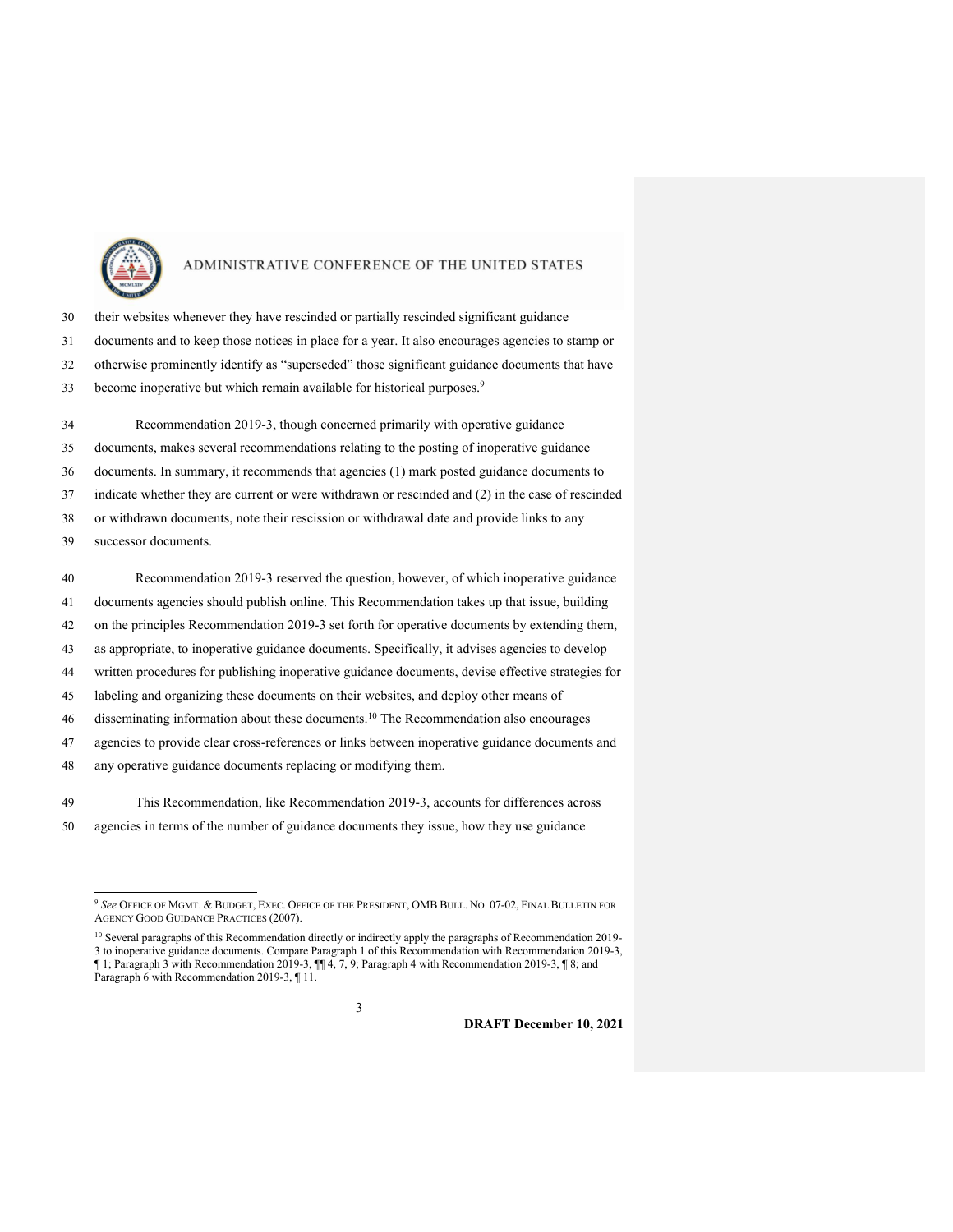

- 51 documents, and their resources and capacities for managing online access to these documents.<sup>11</sup>
- 52 Accordingly, although it is likely that agencies following this Recommendation will make some
- 53 of their inoperative guidance documents more readily available to the public, this
- 54 Recommendation should not be understood as necessarily advising agencies to post the full
- 55 universe of their inoperative guidance documents online.
- 56 This Recommendation is limited to guidance documents that become inoperative in the

57 future. Agencies may, of course, choose to apply it retrospectively actively to existing inoperative

58 guidance documents.

### **RECOMMENDATION**

## **Establishing Written Procedures Governing the Public Availability of Inoperative Guidance Documents Prospectively**

| 59 |  | 1. Each agency should develop and publish on its website written procedures governing the |
|----|--|-------------------------------------------------------------------------------------------|
| 60 |  | public availability of inoperative guidance documents and should consider doing the       |
| 61 |  | following in its procedures:                                                              |
| 62 |  | a. Explaining what it considers to be inoperative guidance documents for purposes         |
| 63 |  | of its procedures instituted under this Recommendation;                                   |
| 64 |  | b. Identifying which one or more of the following kinds of inoperative guidance           |
| 65 |  | documents are covered by its procedures: rescinded guidance documents, partially          |
| 66 |  | rescinded guidance documents, superseded guidance documents, partially                    |
| 67 |  | superseded guidance documents, or guidance documents that have fallen into                |
| 68 |  | disuse in whole or in part;                                                               |
| 69 |  | c. Identifying, within the kinds of inoperative guidance documents covered by its         |
| 70 |  | procedures, which categories of inoperative guidance documents will be                    |

<sup>&</sup>lt;sup>11</sup> See Todd Rubin, Public Availability of Inoperative Agency Guidance Documents (Nov. 22, 2021) (report to the Admin. Conf. of the U.S.); Cary Coglianese, Public Availability of Agency Guidance Documents (May 15, 2019) (report to the Admin. Conf. of the U.S.).

4

**Commented [CMA1]:** Proposed Amendment from Government Member Christina E. McDonald #1:

The preamble states, "This Recommendation is limited to guidance documents that become inoperative in the future," so clarifying language would be helpful in the actual recommendation that this is prospective (with the option of course to apply retrospectively). There is no strong preference on the placement of the word "prospectively," just somewhere within the title or Paragraph 1.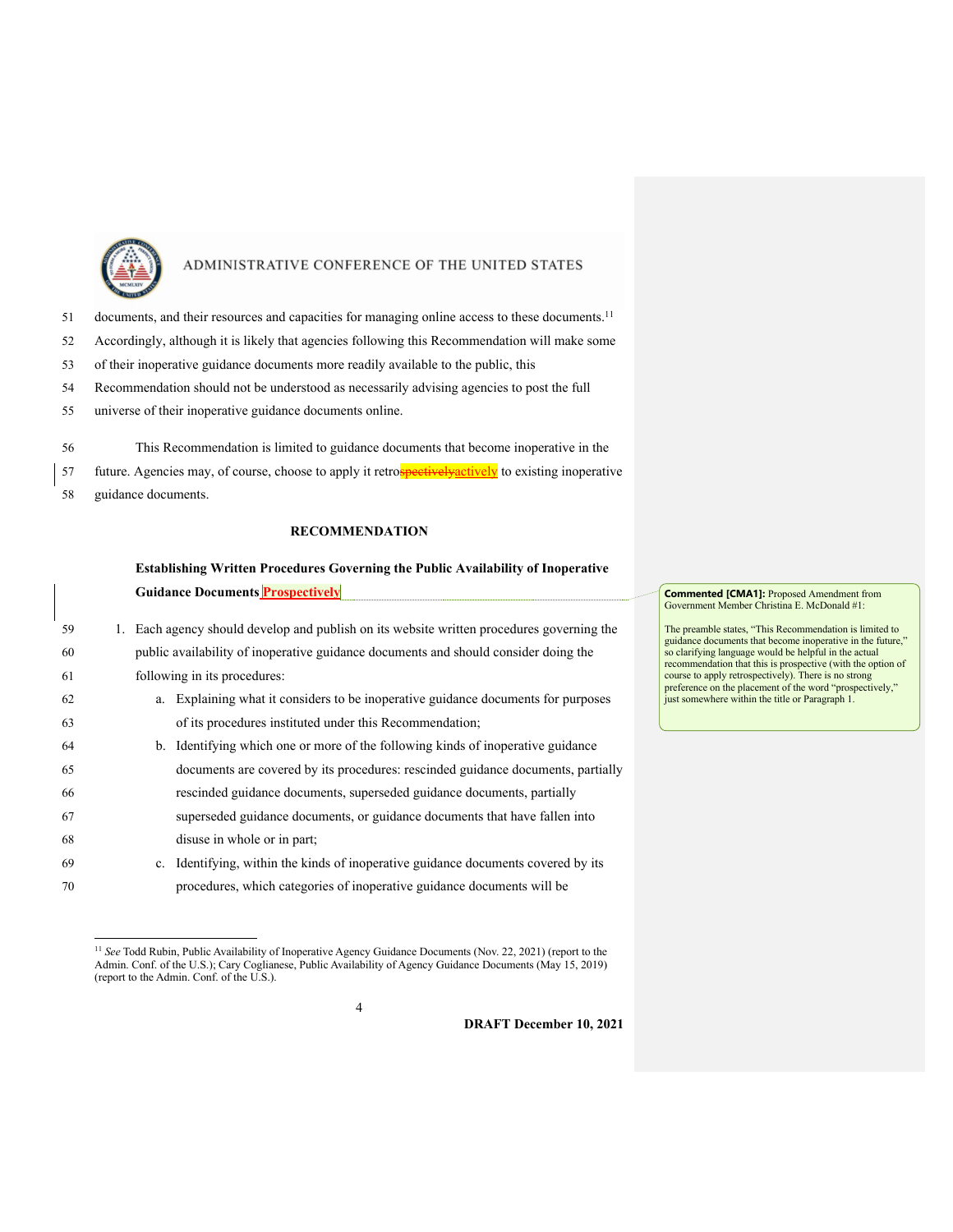

| 71 |    | published on its website and otherwise made publicly available, taking into             |
|----|----|-----------------------------------------------------------------------------------------|
| 72 |    | consideration the categories articulated in Paragraph 2 below;                          |
| 73 |    | d. Explaining how it will include links or cross-references between any related         |
| 74 |    | inoperative and operative guidance documents;                                           |
| 75 |    | e. Specifying how long inoperative guidance documents will be retained on its           |
| 76 |    | website;                                                                                |
| 77 | f. | Specifying whether some types of previously unpublished operative guidance              |
| 78 |    | documents will be posted on its website and otherwise made publicly available           |
| 79 |    | when they become inoperative and, if so, under what circumstances;                      |
| 80 |    | g. Providing for how inoperative guidance documents will be organized on its            |
| 81 |    | website to facilitate searching and public access;                                      |
| 82 |    | h. Identifying, as provided in Paragraph 4 below, what labels and explanations it will  |
| 83 |    | use to communicate clearly the inoperative status of guidance documents; and            |
| 84 | i. | Indicating whether any <b>or all</b> of the procedures should be applied retroactively. |
|    |    | Determining Which Categories of Inoperative Guidance Documents to Publish               |
|    |    | <b>Online and Otherwise Make Publicly Available</b>                                     |
| 85 |    | 2. Each agency should consider publishing on its website and otherwise making publicly  |
| 86 |    | available one or more of the following categories of inoperative guidance documents:    |
| 87 | a. | Inoperative guidance documents whose operative versions it made publicly                |
| 88 |    | available and whose continued availability is of interest or use to the public;         |
| 89 |    | b. Inoperative guidance documents that, if they were operative, would be made           |
| 90 |    | publicly available under its current policies;                                          |
| 91 |    | c. Inoperative guidance documents that have been replaced or amended by currently       |
| 92 |    | operative guidance documents;                                                           |
| 93 |    | d. Inoperative guidance documents that expressed policies or legal interpretations      |
| 94 |    | that remain relevant to understanding current law or policy;                            |
| 95 | e. | Inoperative guidance documents that generated reliance interests when they were         |
| 96 |    | operative;                                                                              |

**DRAFT December 10, 2021**

**Commented [CMA2]:** Proposed Amendment from Government Member Christina E. McDonald #2:

Our concern is the overwhelming task of keeping older versions of all inoperative documents online, especially documents that would not be of interest or benefit to the public. There is a cost to maintaining these documents online, and a broad reading of this section would unfairly burden agencies with a large catalogue of inoperative documents that have little to no benefit to anyone. Moreover, having and maintaining a large repository of inoperative<br>guidance documents could lead to confusion and reliance on<br>outdated guidance. Therefore, leaving more room for each<br>agency to decide would strengthen this recommenda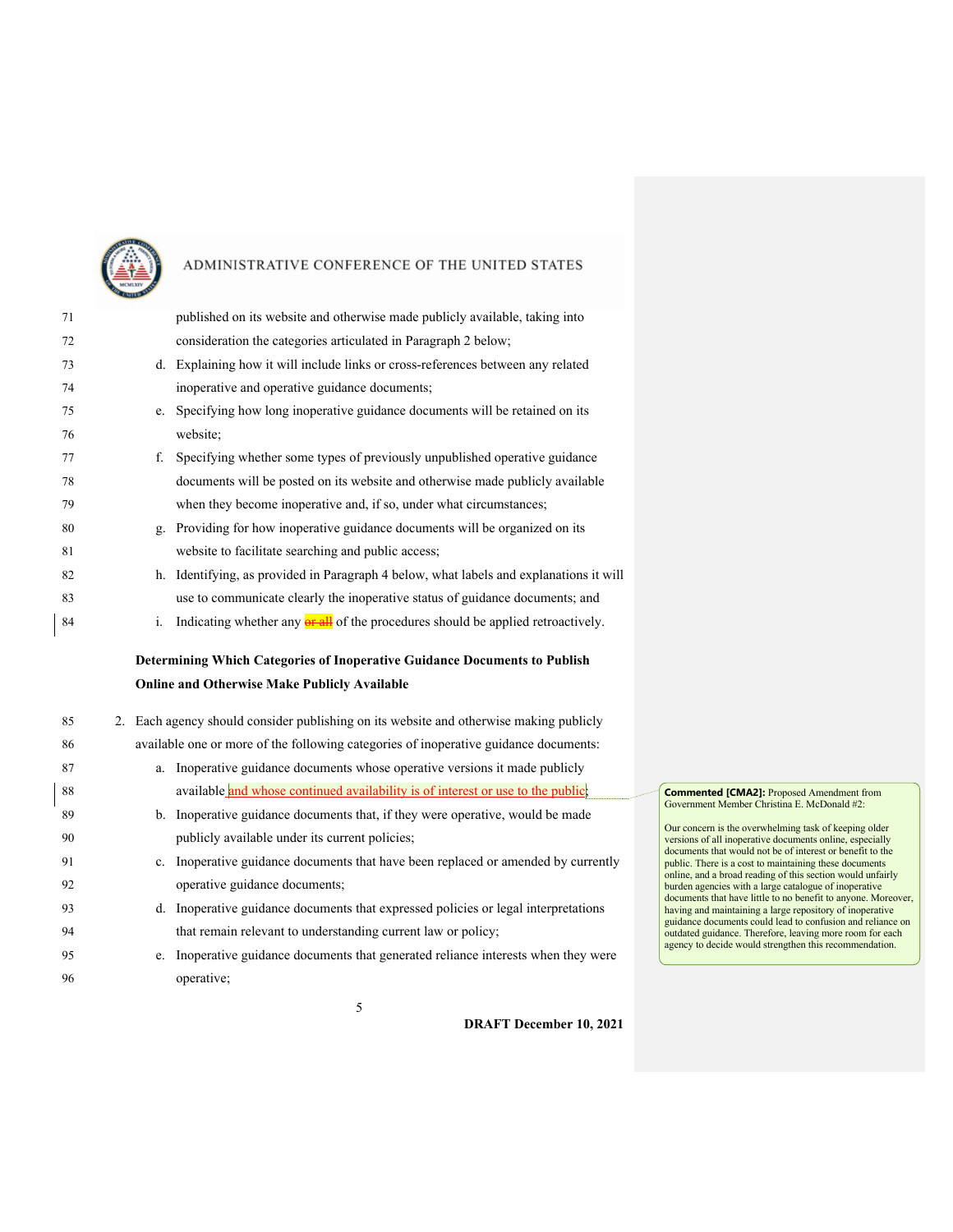

| 97  | f. Inoperative guidance documents that generate—or, when they were operative,            |
|-----|------------------------------------------------------------------------------------------|
| 98  | generated—numerous unique inquiries from the public;                                     |
| 99  | g. Inoperative guidance documents that are—or, when operative, were—the subject          |
| 100 | of attention in the general media or specialized publications relevant to the            |
| 101 | agency, or have been cited frequently in other agency documents, such as permits,        |
| 102 | licenses, grants, loans, contracts, or briefs;                                           |
| 103 | h. Inoperative guidance documents that, when originally being formulated, whose          |
| 104 | operative versions generated a high level of public participation when they were         |
| 105 | originally being formulated; and                                                         |
| 106 | i. Inoperative guidance documents that, when operative or originally being               |
| 107 | formulated, had been published in the Unified Agenda of Federal Regulatory and           |
| 108 | Deregulatory Actions or were considered "significant guidance documents" under           |
| 109 | the Office of Management and Budget's Final Bulletin for Agency Good                     |
| 110 | Guidance Practices.                                                                      |
|     | Organizing and Labeling Inoperative Guidance Documents Available Online                  |
| 111 | 3. Each agency should organize its inoperative guidance documents on its website to make |
| 112 | it easy for members of the public to find them and relate them to any successor guidance |
| 113 |                                                                                          |
|     | documents. The agency should consider one or more of the following approaches:           |
| 114 | a. Assigning a unique guidance identification number to each inoperative guidance        |
| 115 | document, if this number had not already been assigned when the document was             |
| 116 | operative;                                                                               |
| 117 | b. Creating a table that is indexed, tagged, or sortable and is dedicated exclusively to |
| 118 | displaying entries for inoperative guidance documents, with links to these               |
| 119 | documents;                                                                               |
| 120 | c. Providing a search function that enables retrieval of inoperative guidance            |
| 121 | documents;                                                                               |
| 122 | d. Using a method, such as a pull-down menu, that allows the public to view              |
| 123 | inoperative guidance documents and see that they are inoperative; and                    |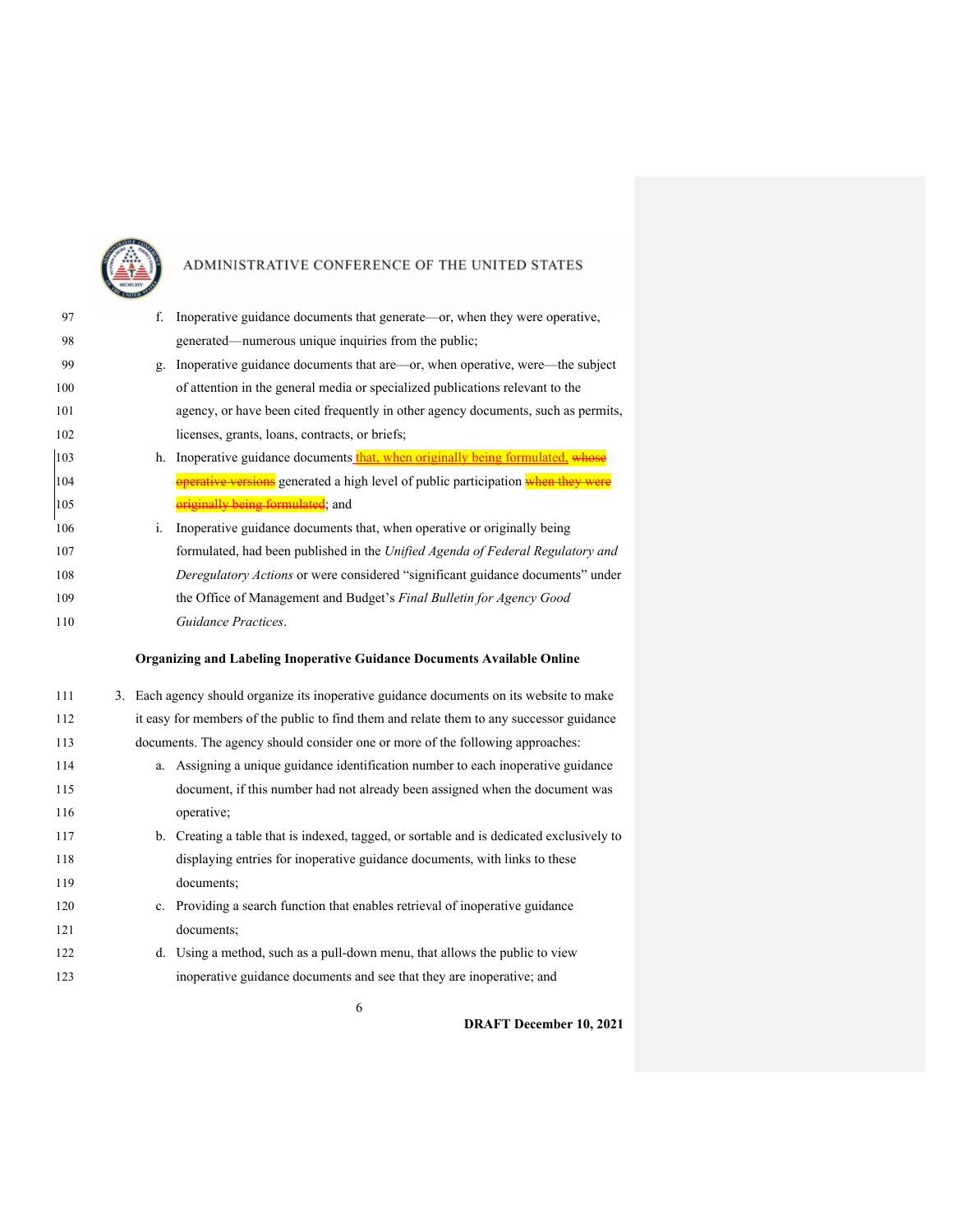

| 124 |  | e. Including links or notations within inoperative guidance documents, pointing to        |
|-----|--|-------------------------------------------------------------------------------------------|
| 125 |  | any successor operative guidance documents.                                               |
| 126 |  | 4. Each agency should label inoperative guidance documents on its website to ensure that  |
| 127 |  | the public can readily understand the inoperative status of those guidance documents. The |
| 128 |  | agency should consider adopting one or more of the following methods for publicly         |
| 129 |  | labeling its guidance documents as inoperative and then using the selected method or      |
| 130 |  | methods consistently:                                                                     |
| 131 |  | a. Including a watermark that displays "rescinded," "partially rescinded,"                |
| 132 |  | "superseded," "partially superseded," "not in use," or similar terminology as             |
| 133 |  | appropriate across each page of an inoperative guidance document;                         |
| 134 |  | b. Including words such as "rescinded," "partially rescinded," "superseded,"              |
| 135 |  | "partially superseded," "not in use," or similar terminology as appropriate within        |
| 136 |  | a table in which links to inoperative guidance documents appear;                          |
| 137 |  | c. Using an appropriate method, including redline versions or lists of changes, to        |
| 138 |  | communicate changes made to a guidance document that has been partially                   |
| 139 |  | rescinded or superseded;                                                                  |
| 140 |  | d. Including a prominent stamp at the top of an inoperative guidance document             |
| 141 |  | noting that the document is inoperative and indicating the date it became                 |
| 142 |  | inoperative;                                                                              |
| 143 |  | e. Providing cross-references, using links or notations, from an inoperative guidance     |
| 144 |  | document to any successor versions of the guidance document, and vice versa;              |
| 145 |  | and                                                                                       |
| 146 |  | f. Publishing a notice of rescission or partial rescission of a guidance document on      |
| 147 |  | the agency's website and providing links to this notice in the inoperative guidance       |
| 148 |  | document.                                                                                 |